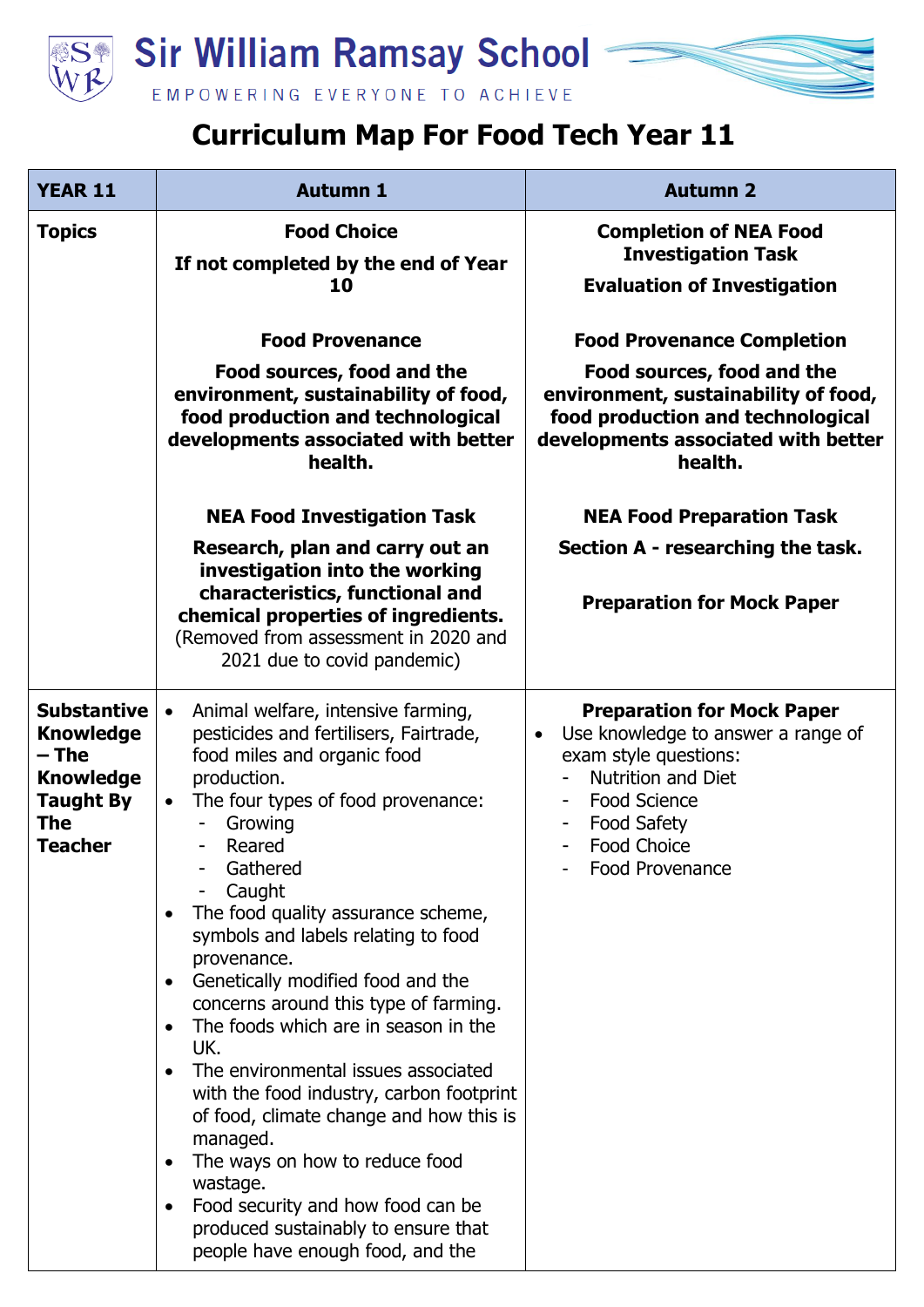|                                                                                                                             | environment is protected from<br>damage.<br>The Fairtrade Code and how this<br>$\bullet$<br>ensures that farmers get fair prices for<br>their crops and labour.<br>The difference between primary and<br>$\bullet$<br>secondary food processing. How<br>wheat is processed into flour and milk<br>is produced and used in secondary<br>processing.<br>Nutritional modification, fortification<br>٠<br>and food additives and why these are<br>added to foods.                                                                                                                                                                                                                                                                                                                                                                                                                                                                                                                                                                                     |                                                                                                                                                                                                                                                                                                                                                                                                                                                                                                                                                                                                                                                                                                                                                                                |
|-----------------------------------------------------------------------------------------------------------------------------|---------------------------------------------------------------------------------------------------------------------------------------------------------------------------------------------------------------------------------------------------------------------------------------------------------------------------------------------------------------------------------------------------------------------------------------------------------------------------------------------------------------------------------------------------------------------------------------------------------------------------------------------------------------------------------------------------------------------------------------------------------------------------------------------------------------------------------------------------------------------------------------------------------------------------------------------------------------------------------------------------------------------------------------------------|--------------------------------------------------------------------------------------------------------------------------------------------------------------------------------------------------------------------------------------------------------------------------------------------------------------------------------------------------------------------------------------------------------------------------------------------------------------------------------------------------------------------------------------------------------------------------------------------------------------------------------------------------------------------------------------------------------------------------------------------------------------------------------|
| <b>Disciplinary</b><br><b>Knowledge</b><br>- How The<br><b>Knowledge</b><br><b>Will Be</b><br><b>Developed</b><br>& Applied | <b>NEA Food Investigation Task</b><br>AO1: Demonstrate knowledge and<br>$\bullet$<br>understanding of Nutrition, Food,<br>cooking and preparation.<br>AO2: Apply knowledge and<br>$\bullet$<br>understanding of nutrition food,<br>cooking and preparation.<br>AO4: Analyse and evaluate different<br>$\bullet$<br>aspects of nutrition, food, cooking and<br>preparation including food made by<br>themselves and others.<br>Analyse and research the task.<br>$\bullet$<br>Set up a food investigation using<br>$\bullet$<br>hypothesis linked to own research.<br>Carry out a food investigation.<br>Set up sensory evaluation testing<br>methods to evaluate results.<br>Support the environment and climate<br>$\bullet$<br>change through acquired knowledge<br>and awareness.<br>Analyse the advantages and<br>disadvantages of food provenance and<br>create debate and discussion.<br>Use food science investigations to<br>$\bullet$<br>inform food production and new<br>technologies.<br>Apply knowledge to practical work in<br>NEA. | <b>NEA Food Preparation Task</b><br>Know how to analyse the task in order<br>to carry out the relevant research.<br>Use prior knowledge in dietary<br>$\bullet$<br>requirements and culinary traditions to<br>complete research.<br>Be able to consider the type of<br>research to be carried out.<br>Use a range of questionnaires,<br>$\bullet$<br>ingredient investigations, market<br>research and product testing to<br>complete research.<br>Use knowledge of food provenance to<br>answer the more challenging,<br>subjective based questions in the<br>written paper.<br>Analyse the advantages and<br>disadvantages of food provenance and<br>create debate and discussion.<br>How food science investigations can<br>inform food production and new<br>technologies. |
| <b>Skills</b>                                                                                                               | Plan, prepare and cook dishes<br>$\bullet$<br>demonstrating awareness of food<br>provenance and able to reduce food<br>wastage.<br>Know where ingredients come from<br>$\bullet$<br>and how they are produced.<br>Analyse and research a task.<br>$\bullet$<br>Write a hypothesis linked to research.<br>$\bullet$<br>Set up and carry out food investigation<br>$\bullet$<br>task.<br>Use a range of testing methods to<br>evaluate and analyse.                                                                                                                                                                                                                                                                                                                                                                                                                                                                                                                                                                                                 | Analyse and evaluate to form a<br>conclusion.<br>Know where ingredients come from<br>$\bullet$<br>and how they are produced.<br>Analyse and research the task using a<br>$\bullet$<br>range of methods that link to the NEA<br>task chosen.<br>Find a range of dishes that suit the<br>$\bullet$<br>task. Identify skills in each dish.<br>Summarise research and how this can<br>$\bullet$<br>be used in final outcomes.                                                                                                                                                                                                                                                                                                                                                      |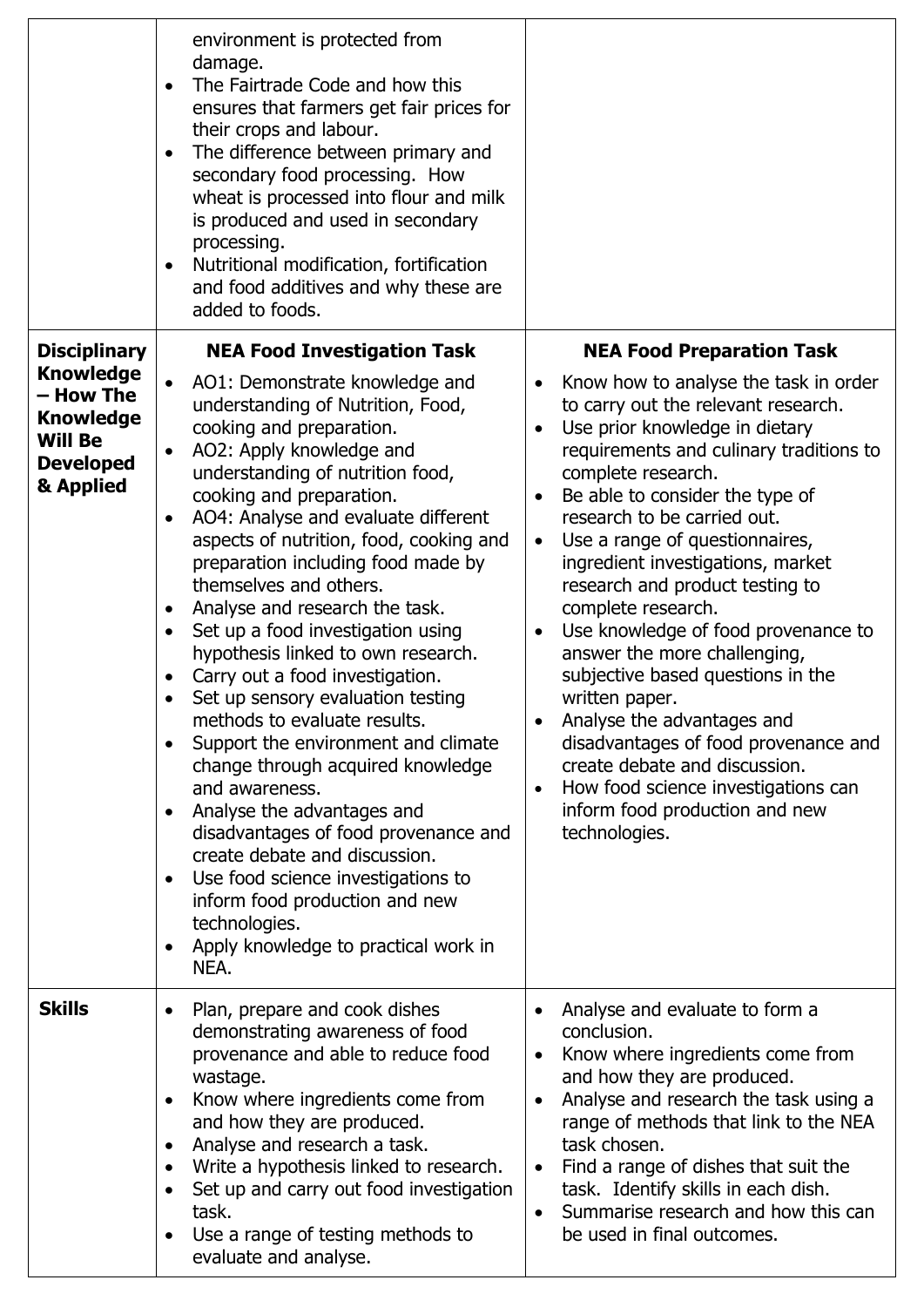|                                                    |                                                                                                                                                                                                                                                                                                     | Revision techniques - answering multi<br>choice and longer style questions.<br>Able to use the command words in<br>order to answer the longer style<br>questions.                                                                                                                                                                                                   |
|----------------------------------------------------|-----------------------------------------------------------------------------------------------------------------------------------------------------------------------------------------------------------------------------------------------------------------------------------------------------|---------------------------------------------------------------------------------------------------------------------------------------------------------------------------------------------------------------------------------------------------------------------------------------------------------------------------------------------------------------------|
| <b>Links To</b><br><b>Prior</b><br><b>Learning</b> | Food provenance taught in Years 7 to<br>9 - seasonal foods and food miles.<br>Year 8 complete a topic on food<br>wastage and looking at food labels.<br>Food production on a larger scale in<br>Years 8 and 9.<br>Food science experiments in Year 8.<br>$\bullet$<br>Sensory testing.<br>$\bullet$ | Food production on a larger scale in<br>Years 8 and 9.<br>Food science experiments in Year 8.<br>$\bullet$<br>Sensory testing.<br>NEA - international assessment in Year<br>9 and Mini Mock in Year 10 -<br>researching the task.<br>Linking the 5 topics learnt across Years<br>10 and 11 to answering exam<br>questions.<br>IT skills use of OneDrive in Year 10. |
| Literacy/<br><b>Numeracy</b>                       | Literacy in all written tasks.<br>Constructing longer style answers and<br>debates.<br>Researching task and recording<br>$\bullet$<br>knowledge through written portfolio.<br>Analysis and evaluation.<br>$\bullet$<br>Numeracy - wide range of number and<br>proportion skills.                    | Literacy in all written tasks.<br>Constructing longer style answers and<br>debates.<br>Researching task using a range of<br>methods and recording knowledge<br>through written portfolio.<br>Numeracy - wide range of number,<br>$\bullet$<br>proportion and data skills.                                                                                           |
| <b>Cross</b><br><b>Curricular</b>                  | PSHE - healthy eating.<br>Geography and Science - climate<br>change and setting up investigations.                                                                                                                                                                                                  | PSHE - Healthy eating.<br>Geography and Science - climate<br>change and setting up investigations.                                                                                                                                                                                                                                                                  |
| <b>Assessment</b>                                  | <b>Teacher Observation</b><br>$\bullet$<br><b>Practical Assessments</b><br><b>NEA Write Up</b><br>$\bullet$<br>End of Topic Test                                                                                                                                                                    | <b>Teacher Observation</b><br><b>Practical Assessments</b><br>NEA Write Up<br>End of Topic Test                                                                                                                                                                                                                                                                     |

| <b>YEAR 11</b> | Spring 1 & 2                                                                                           |  |
|----------------|--------------------------------------------------------------------------------------------------------|--|
| <b>Topics</b>  | <b>NEA - Food Preparation Task</b>                                                                     |  |
|                | <b>Section B - Demonstration of Skills</b>                                                             |  |
|                | <b>Section C - Planning for Final Menu</b>                                                             |  |
|                | <b>Section D - Making Section</b>                                                                      |  |
|                | <b>Section E - Evaluation</b>                                                                          |  |
|                | <b>Revision</b>                                                                                        |  |
|                | <b>Food Science</b>                                                                                    |  |
|                | <b>Nutrition &amp; Diet</b>                                                                            |  |
|                | <b>Revision</b><br><b>Nutrition and Diet</b><br>$\bullet$<br><b>Food Science</b><br><b>Food Safety</b> |  |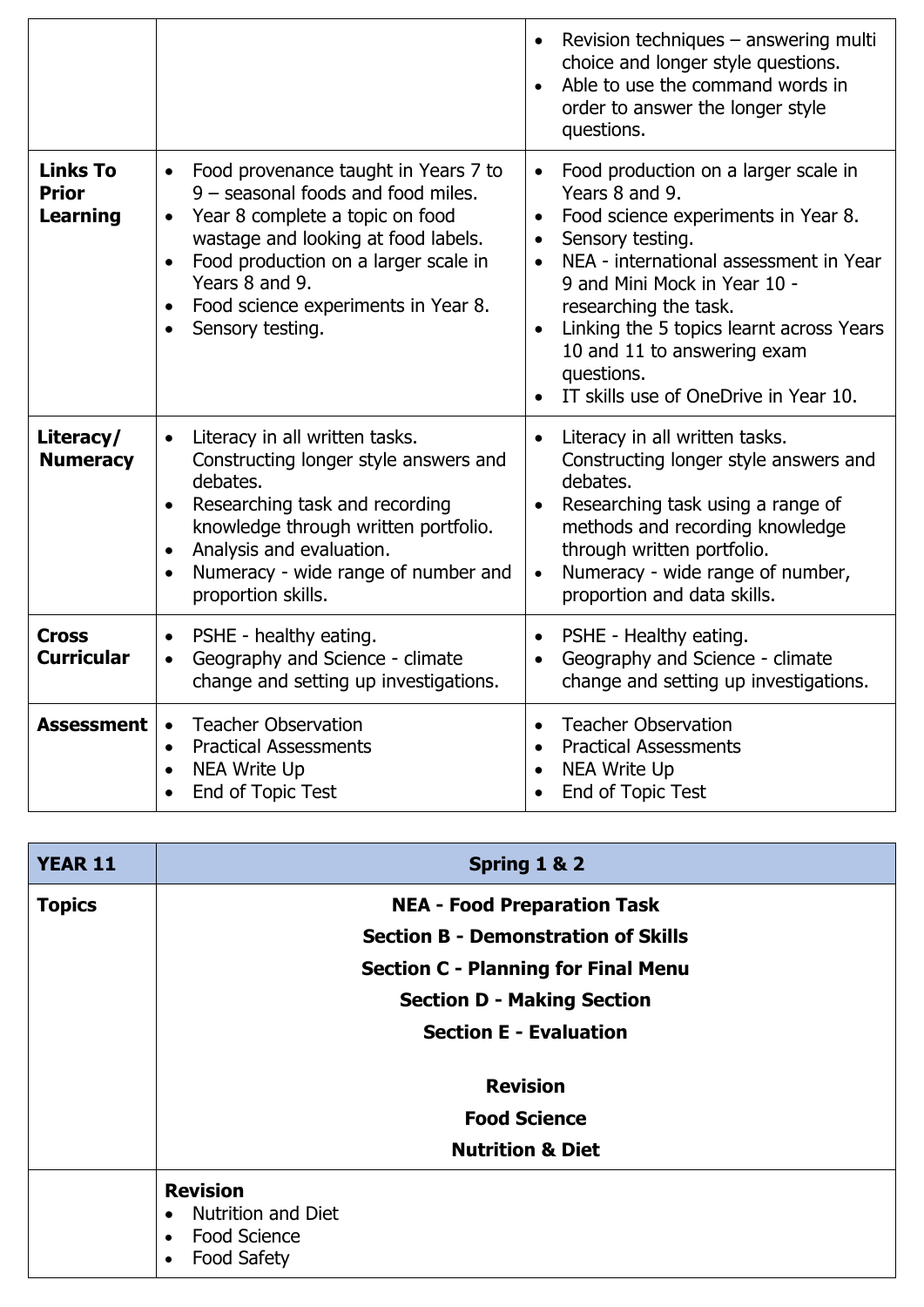| <b>Substantive</b><br><b>Knowledge</b><br>$-$ The<br><b>Knowledge</b><br><b>Taught By</b><br><b>The Teacher</b>             | <b>Food Choice</b><br>$\bullet$<br><b>Food Provenance</b><br>$\bullet$<br>Recap on macro nutrients, micronutrients, dietary needs, nutritional analysis of<br>$\bullet$<br>recipes.<br>Recap on the working properties of proteins, fats and carbohydrates. The use of<br>raising agents.<br>Recap of why cooked food can have a poor outcome and be able to explain why.                                                                                                                                                                                                                                                                                                                                                                                                                                                                                                                                                                                          |
|-----------------------------------------------------------------------------------------------------------------------------|--------------------------------------------------------------------------------------------------------------------------------------------------------------------------------------------------------------------------------------------------------------------------------------------------------------------------------------------------------------------------------------------------------------------------------------------------------------------------------------------------------------------------------------------------------------------------------------------------------------------------------------------------------------------------------------------------------------------------------------------------------------------------------------------------------------------------------------------------------------------------------------------------------------------------------------------------------------------|
| <b>Disciplinary</b><br><b>Knowledge</b><br>- How The<br><b>Knowledge</b><br><b>Will Be</b><br>Developed &<br><b>Applied</b> | <b>NEA - Food Preparation Task</b><br>Select dishes that are suitable for the task and identify the 12 key skills.<br>$\bullet$<br>Use prior knowledge of nutrition, food choice and food provenance to select dishes.<br>$\bullet$<br>Know the processes and cooking methods behind dishes chosen.<br>$\bullet$<br>How to adapt dishes in section B for final menu.<br>$\bullet$<br>Plan, prepare, cook and present dishes combining appropriate techniques.<br>$\bullet$<br>Apply food safety knowledge.<br>$\bullet$<br>Select equipment suitable for the process.<br>$\bullet$<br>Sensory testing and recording results.<br>$\bullet$<br>Planning - writing a time plan for final dishes.<br>$\bullet$<br>Adapting recipes for final menu using similar skills.<br>$\bullet$<br>Justification of choice.<br>$\bullet$<br>Applying knowledge to demonstrate understanding of Food and Nutrition, Food<br>Safety, Food Science, Food Choice and Food Provenance. |
| <b>Skills</b>                                                                                                               | Use the 12 Key Technical Skills<br>$\bullet$<br>Nutritional Knowledge When Meal Planning<br>$\bullet$<br><b>Sensory Testing</b><br>$\bullet$<br>Planning<br>$\bullet$<br><b>Presentation Skill</b><br>$\bullet$<br>Adapting Dishes To The Task Requirements<br>$\bullet$<br>Organisation Skills and Kitchen Management                                                                                                                                                                                                                                                                                                                                                                                                                                                                                                                                                                                                                                             |
| <b>Links To</b><br><b>Prior</b><br><b>Learning</b>                                                                          | Building on the technical skills taught in Years 7 to 10.<br>Mock NEA in Year 10.<br>$\bullet$<br>Linking together the 5 topics learnt across Years 10 and 11.<br>$\bullet$                                                                                                                                                                                                                                                                                                                                                                                                                                                                                                                                                                                                                                                                                                                                                                                        |
| Literacy/<br><b>Numeracy</b>                                                                                                | Literacy in all written tasks. Constructing longer style answers and debates.<br>$\bullet$<br>Researching task and recording knowledge through written portfolio.<br>$\bullet$<br>Analysis and evaluation.<br>$\bullet$<br>Written justification of final dish and writing a detailed time plan.<br>$\bullet$<br>Numeracy - accurate measuring and weighing, number skills, proportion and<br>$\bullet$<br>analysing data.<br>Organising time over a specific time period.                                                                                                                                                                                                                                                                                                                                                                                                                                                                                         |
| <b>Cross</b><br><b>Curricular</b>                                                                                           | PSHE - healthy eating.<br>$\bullet$<br>Self-reflection and organisation.<br>$\bullet$                                                                                                                                                                                                                                                                                                                                                                                                                                                                                                                                                                                                                                                                                                                                                                                                                                                                              |
| <b>Assessment</b>                                                                                                           | Year 11 Mock Exam<br>$\bullet$<br>Teacher Observation and Ongoing Assessment and Feedback<br>Summative Assessment for NEA                                                                                                                                                                                                                                                                                                                                                                                                                                                                                                                                                                                                                                                                                                                                                                                                                                          |

| <b>YEAR 11</b> | <b>Summer 1</b>         |
|----------------|-------------------------|
| <b>Topics</b>  | <b>Exam Preparation</b> |
|                | <b>Revision Focus</b>   |